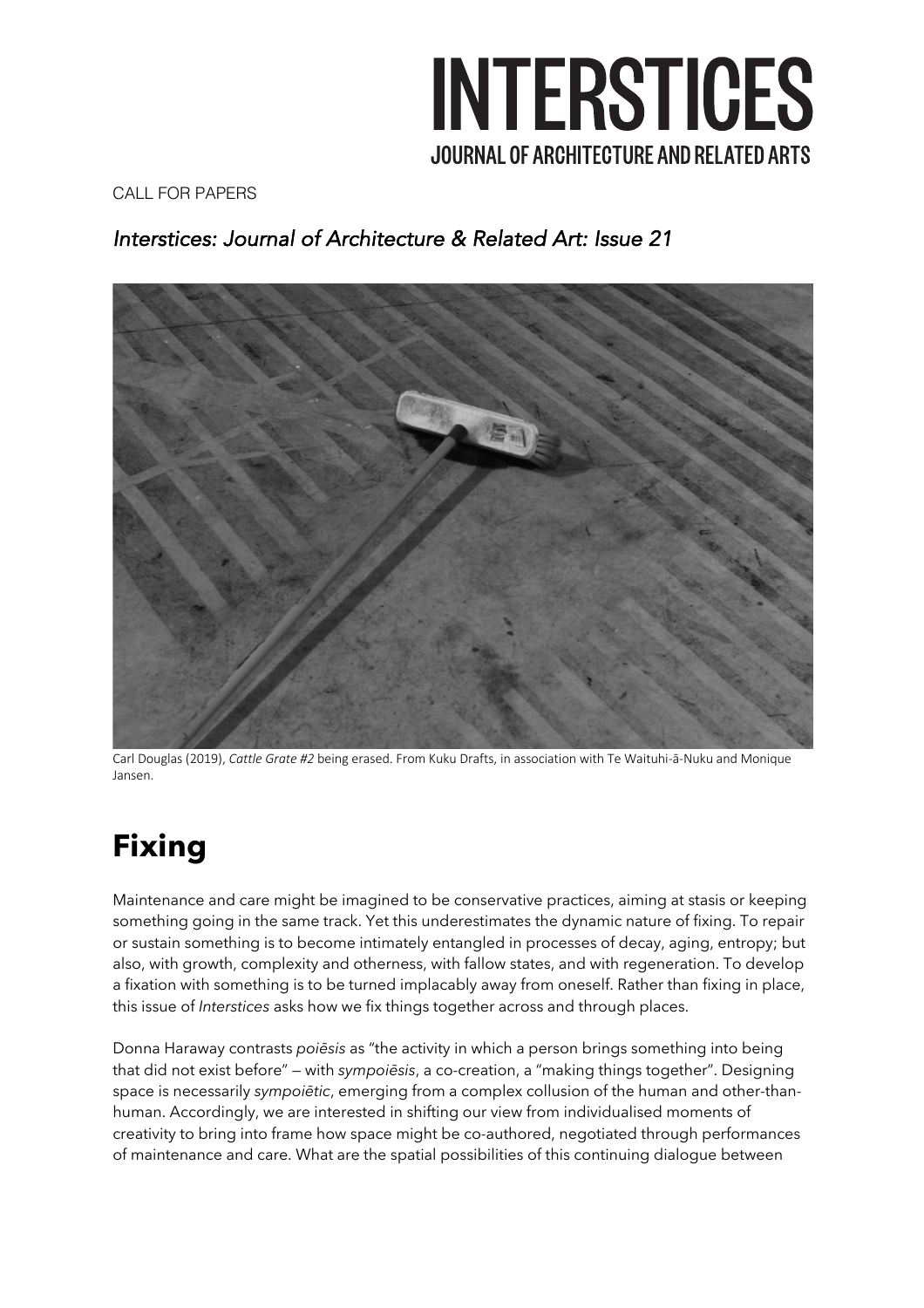# INTERSTICES **JOURNAL OF ARCHITECTURE AND RELATED ARTS**

architecture and other domains? What is the agency of things beyond us? How might divergent scales—the scale of a virus say—jolt us to consider space differently?

We welcome contributions from architecture and art practice, philosophy, theory, ethnography, and geography, that speculate on questions of *Fixing*. The intention is to capture a wide spectrum of disciplinary approaches and voices that chart the unanticipated directions and productive suturing of domains considering fixing, maintenance and care. Contributors are invited to submit papers, theoretical and critical reflections, and documentation of experimental creative works.

Topics include but are not limited to:

- Spaces, sites, and practices of maintenance, care, and kaitiakitanga
- Indigenous models of co-creation such as papakāinga and talanoa
- Non-human agency: objects / animals / plants / AI / insects / viruses
- Decay, aging, entropy
- Historical narratives of care
- Architectures of repair and maintenance
- Critiques of the Anthropocene/Chthulucene
- Creative practices configured by co-presence and co-authorship, such as drawing.

We invite you to submit a full paper inclusive of an abstract for the forthcoming *Fixings* issue of *Interstices: Journal of Architecture & Related Arts.*

#### **By 5 p.m. on Wednesday 31 March 2021:**

Abstracts of 300-500 words are to be submitted to Sue Hedges susan.hedges@aut.ac.nz. Abstracts will be assessed by an academic panel comprising the issue editors and the *Interstices* executive editors.

#### **By 5 p.m. on Thursday 15 July 2021:**

Full papers of 5000 words are to be submitted to Julia Gatley julia.gatley@auckland.ac.nz for refereeing.

NB: contributing authors will be asked to referee one or two of the other submitted papers.

#### *Saturday 14 August 2021: Interstices Workshop*

*All authors and referees will meet to discuss and workshop the papers. At this workshop, authors will not present their own papers. Instead, the referees will present their reports as a means of opening up a group discussion on each paper. Full participation in this workshop is an essential requirement for publication in the issue. The workshop will include both in-person participation at the Victoria University of Wellington School of Architecture, 139 Vivian Street, Wellington, and remote participation via Zoom. Authors will be expected to rework their papers in light of the referees' reports and this broader workshop discussion, with final acceptance at the discretion of the editorial team.*

#### **By 5 p.m. on Thursday 30 September 2021:**

Final papers to be submitted to Julia Gatley julia.gatley@auckland.ac.nz.

For publishing options and formatting requirements, please refer to the Guidelines for Submissions on the *Interstices* website www.interstices.ac.nz .